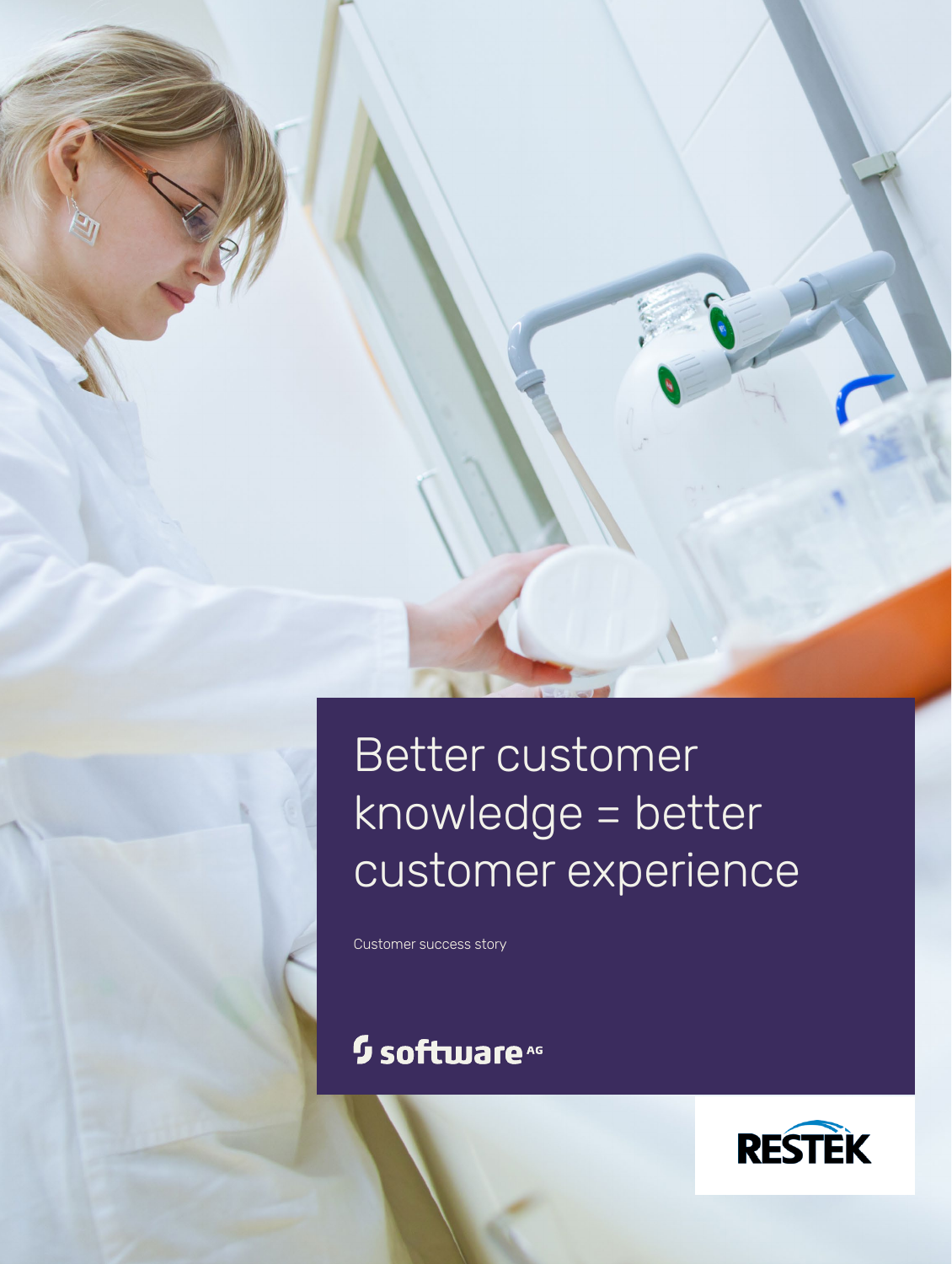## "It's a great product, great support all around. It's honestly been one of the easier systems I have implemented."

– Nathan Gerst, ERP Systems Manager at Restek



#### **Customer profile**

Founded in 1985, Restek is a leading developer and manufacturer in the chromatography industry. The 100% employee-owned company provides tools to analysts around the world to monitor the quality of air, water, soil, foods, botanicals, pharmaceuticals, and chemical and petroleum products. As passionate as the company is about science and innovation, Restek also prides itself on providing exceptional service to its customers, which it calls "Plus 1" service.

#### **Challenges**

To differentiate itself within the competitive chromatography industry, Restek focuses on providing exceptional customer service. However, to keep pace with increasing customer expectations, Restek needed to modernize its digital services.

#### **Software AG solution**

Restek used webMethods.io, an integration Platform-as-a-Service (iPaaS), to connect all of its cloud applications, including data from its newly launched website.

#### **Key benefits**

Complete visibility into every customer interaction was achieved, enabling Restek to maintain its competitive lead with its Plus 1 customer service.

### A better-connected chromatography solution

The needs of the modern world have been good for the chromatography industry. From stricter environmental regulations to the increasing legalization of cannabis, there has been a surge in demand for chromatographic analyses. For Restek, a leading developer and manufacturer of chromatography consumables, including columns, reference standards, and instrument accessories, this means opportunity. However, the market is surprisingly competitive, and it can be hard to offer a differentiated product. Restek's solution to distinguish itself from its competitors is to provide exceptional customer service and support.

In fact, the company's entire ethos is built on "Plus 1 in everything we do," meaning Restek goes above and beyond to exceed customer expectations. For Restek's customers, that means quality on time, every time.

"At Restek, we pride ourselves on our 'Plus 1' customer service. When you call us, you speak to a real person, and we strive to help the customer in any way we can. We believe our Plus 1 customer service sets us apart—it's the experience of working directly with an individual who is ready to help," said Nathan Gerst, ERP Systems Manager at Restek.

But Restek recognized that to maintain the high levels of service its customers expected, it needed to modernize its business and digitalize customer interactions. For example, Restek wanted to streamline the entire customer interaction process and make it accessible to every employee. This would give the company more flexibility to unlock new opportunities for its customers.

### How they did it

Restek started on the back end, rolling out a new enterprise resource planning (ERP) system a year and a half ago to better track the core of its operations and supply chain. The company also began building a new website to serve as its digital storefront, which launched earlier this year. But while it had all of the pieces in place to enable an exceptional customer experience, Restek found itself with a bit of a silo problem. In order to provide the ultimate Plus 1 service it wanted, everyone at the company needed to be able to access a 360-degree view of the customer. To do that, Restek needed to break down the silos between their ERP, CRM, website, and other ancillary systems.

"It quickly became very clear to us that we needed some kind of software to connect all of our systems and data. Otherwise, we would have to do point-to-point integrations for everything, which becomes a nightmare," said Gerst.

The solution was something that Gerst and his colleagues have come to call "the hidden platform"—an integration Platform-as-a-Service (iPaaS) solution that connects data across all of Restek's systems. And it does it so well that no one even knows it's there.